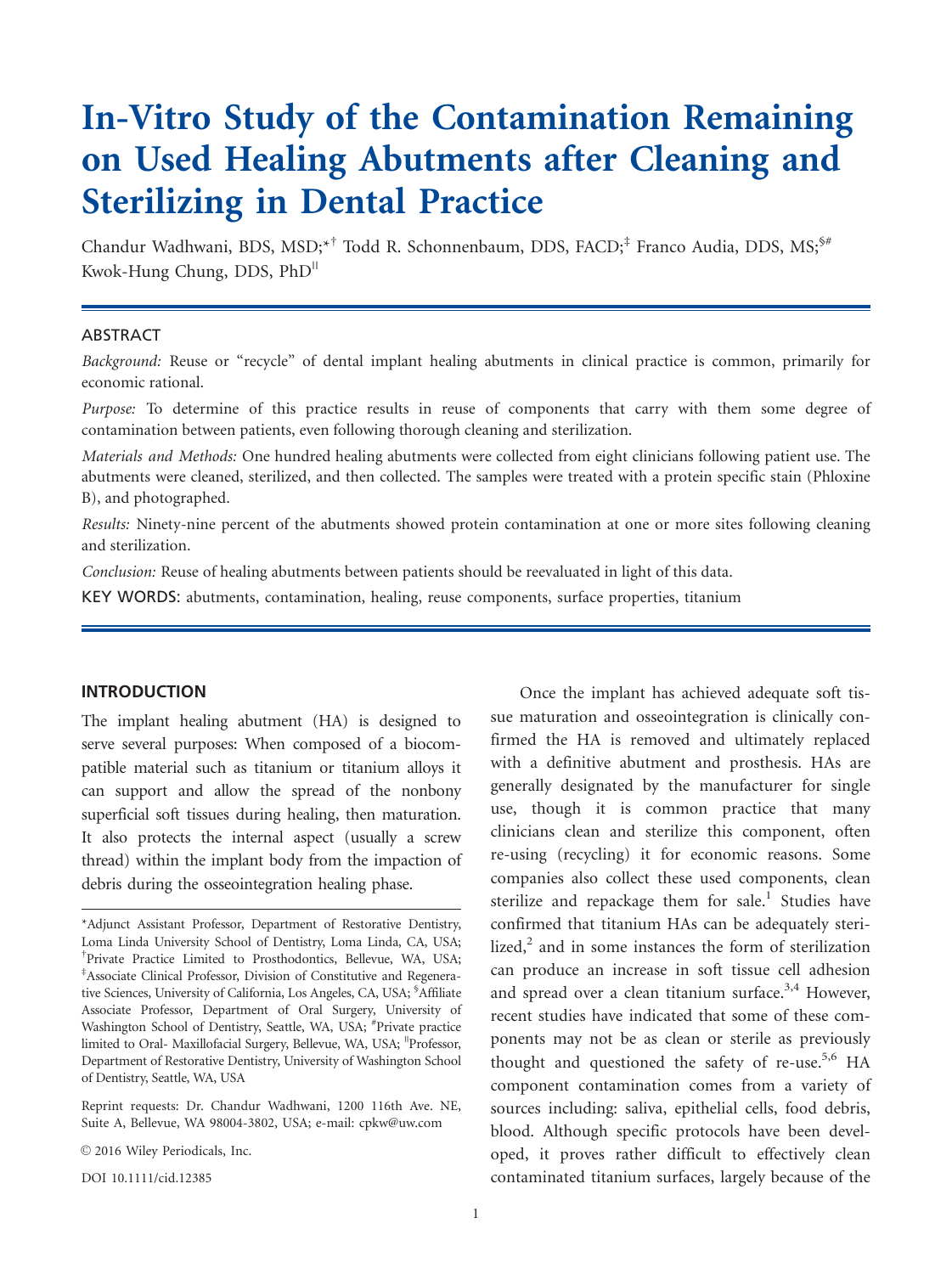| <b>TABLE 1 HA from the "as received" Test Group:</b><br><b>Numbers and Types</b> |                            |  |
|----------------------------------------------------------------------------------|----------------------------|--|
| <b>Implant Healing Abutment</b>                                                  |                            |  |
| Manufacture/Type                                                                 | <b>Number of Specimens</b> |  |
| Ankylos                                                                          | 1                          |  |
| Astra                                                                            | 9                          |  |
| Biomet 3i                                                                        | $\overline{4}$             |  |
| Dentsply                                                                         | $\mathfrak{D}$             |  |
| Hiossen                                                                          | 14                         |  |
| Nobelbiocare                                                                     |                            |  |
| Replace Replace trilobe                                                          | 39                         |  |
| Conical connection                                                               | 10                         |  |
| Internal cover screw                                                             | $\mathfrak{D}$             |  |
| <b>Branemark</b>                                                                 | $\mathbf{1}$               |  |
| Straumann                                                                        |                            |  |
| <b>Tissue</b> level                                                              | 13                         |  |
| Bone level                                                                       | 5                          |  |
| Total                                                                            | 100                        |  |

strong binding of proteins and amino acids.<sup>7,8</sup> If a clean, viable surface is not achieved with a used HA, then with secondary use in a healing site the epithelium and connective tissue attachment may be affected.

If the re-used HA has residual material on surfaces other than those in direct contact with the healing soft tissues, $7-10$  further biological and mechanical consequences may result. These relate to the site at which contamination residue occurs. For example, the implant abutment junction (IAJ) may become contaminated with debris preventing the components fitting as intended. In implant systems that depend on intimate component fit to provide an IAJ seal this could promote greater bacterial colonization.<sup>11,12</sup> A clean screw thread is critical to the mechanical function of the implant abutment joint. Alterations could affect the friction of the screw as it is torqued to develop the proposed preload for the final abutment placement.13 Furthermore, disease transmission may also result in cases where protein or amino acids are resistant to normal sterilization practices. $14,15$  The purpose of this study was to evaluate used, cleaned and sterilized titanium HAs from eight different dental offices with respect to residual contamination, specifically proteins, and to identify if any particular type of HA or site was more susceptible to contamination remnants.

#### MATERIALS AND METHODS

One hundred used HAs were collected from eight dental offices, Table 1. All the offices confirmed the re-use of HAs on occasion. The offices were informed on the purpose of the study which was performed according to the World Medical Association Declaration of Helsinki. None of the offices, clinicians, or patients involved were declared and were kept anonymous with regard to the HAs they provided for this study. The HAs had been reportedly cleaned by each office following retrieval according to the individual office protocols which were not disclosed with respect to brands of materials used. However, these included: Mechanical wiping with disinfection cloths, ultrasonic bath for between 10 and 60 minutes in various solutions, some used water, some alcohol. All offices confirmed the HAs were steam autoclaved. Specimens from different manufacturers and types of the abutments were collected and included: Ankylos (York, PA, USA), Astra (York, PA, USA), Biomet 3i (Warsaw, IN, USA), Hiossen (Seoul, Korea), Nobel Biocare (Zurich, Switzerland), and Straumann (Basel, Switzerland). After collection, the HAs designated as the test group were the "as received" group. These were initially inspected with unaided vision to determine if any debris or other damage or contamination could be detected. The abutments were recorded for manufacturer and type (where multiple styles existed), then photographed. For staining, each HA was placed in an individual plastic bag with 2 mL of Phloxine B stain $15$  and sealed. The bags were then placed in an ultrasonic bath for 10 minutes. Once removed from the bath each abutment was rinsed in de-ionized water and allowed to air dry. The abutments were visualized with oblique light and photographs were made at the following sites; the main body (B), connection (C) to implant fixture, screw (S) thread shank, and the screw driver (D) engagement site. The body of the HA was rotated through 90° angles allowing four photographs to be made. The occlusal aspect of the abutment including the screw driver attachment site was also photographed. Finally, the implant attachment site including the screw threads were also recorded. A control group consisting of three brand new HAs (Nobel Biocare: Trilobe), were initially cleaned with an alcohol wipe, placed in an ultrasonic bath containing de-ionized water for 20 minutes,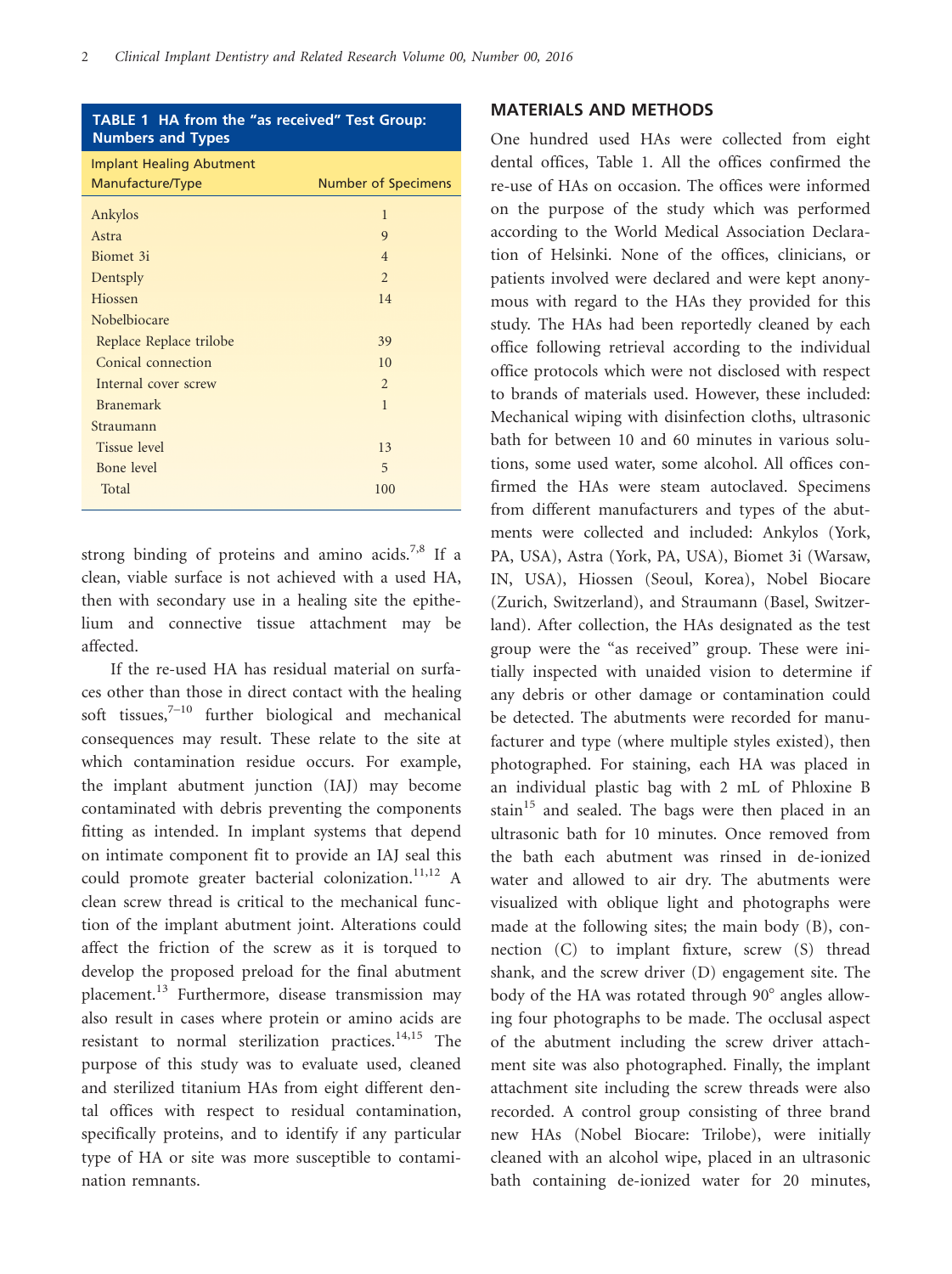

Figure 1 As received specimen, reportedly: Used, wiped, cleaned, and autoclaved.

then removed and steam autoclaved followed by the same staining protocols as the test group to evaluate the cleaning process and its effect with regard to the Phloxine B staining.

All photographs were examined by one examiner (CW) on a computer screen magnified at  $\times 15$ . Recordings of the implant brand and the number of protein stained sites was recorded for each abutment aspect for both the "as received" group and the control group. The degree of contamination on the body (B) of the HA was quantified as it related to the vertical height of the abutment categorized in thirds (Implant site, middle, occlusal). The extent of contamination was also related to the implant brand to determine if any characteristics of the different brands played a role in the contamination site.

## RESULTS

Representative photographs of the specimens are seen in Figures 1–4. Although it was possible to see contamination with the unaided vison on some of the abutments, many (68/100) appeared to be free of



Figure 3 Site evaluation: B- Body of the abutment – represents three sections, (Implant, mid, occlusal) all show phloxine B staining and residual contamination. C- Connection to implant site. S- Screw thread shank and threads.

residual contamination. Some of the abutments were color anodized on some or all surfaces which made evaluation prior to staining more difficult, however, after staining the site and quantity of the contamination was evident (Figure 5). The visualized results revealed a reddish-orange color in the areas of residual protein and amino acid contamination. All HAs except one showed at least one surface stained by the phloxine B and therefore contaminated (Table 2).

Of the 99 HAs showing contamination on at least one site: 92 had contamination on the (S) screw thread or shank of the screw. The implant connection (C) site had contamination on 85/99 of the healing abutments. Of the 400 body rotation sites recorded 46 were considered to be clean, with the remainder 354 surfaces showing some form of staining. The location of the contamination and numbers involved are listed in Table 2. Some variation in the site of residual contaminant staining was noted, but could not be further quantified due to the imbalance in sample size of abutment type. However, some



Figure 2 Phloxine B protein and peptide stained. Sites of contamination seen red/orange.



Figure 4 Screw driver (D) engagement site with Phloxine B stain evident.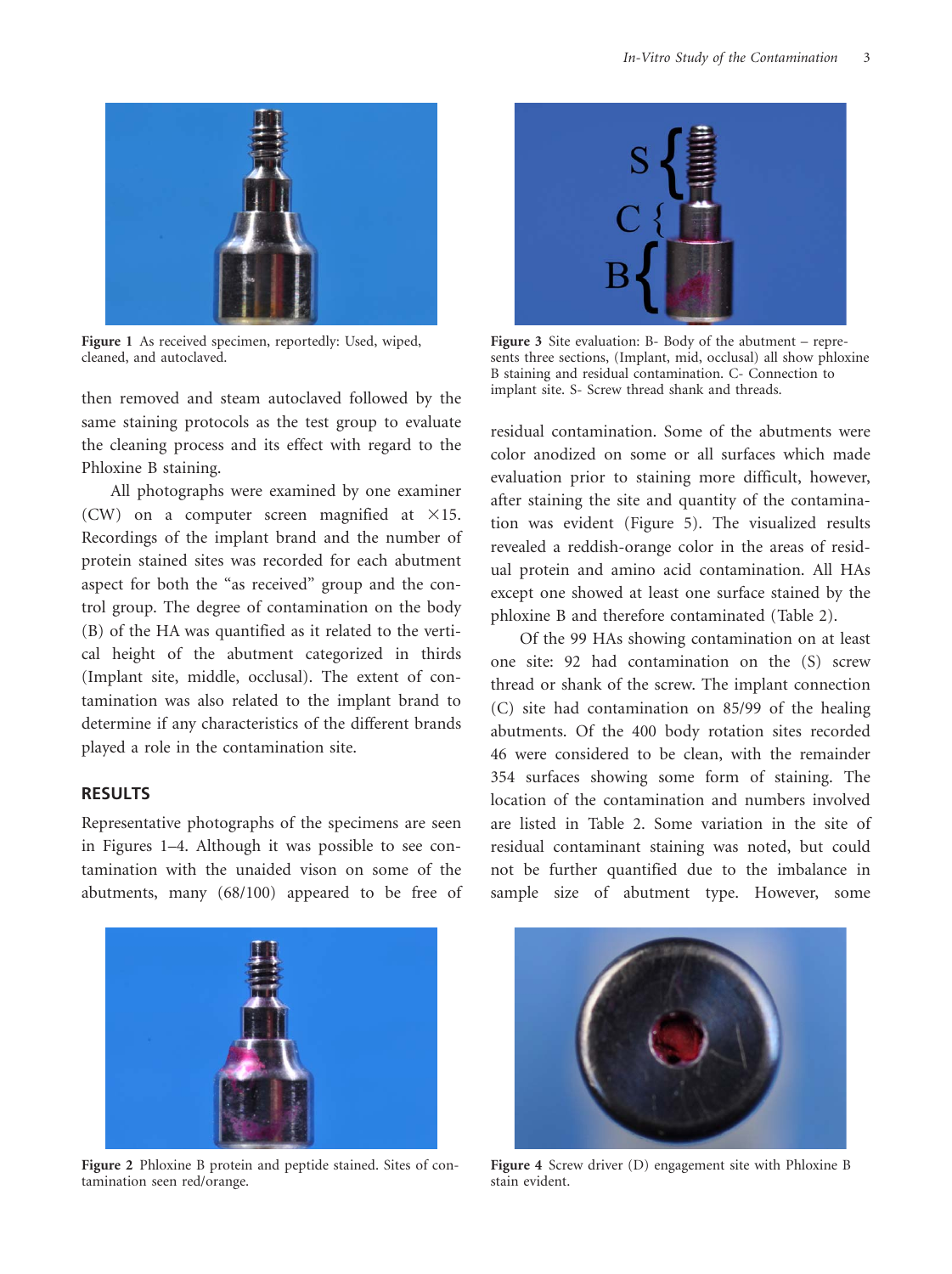

Figure 5 Anodized healing abutment, the phloxine B clearly highlights residual contamination site.

generalizations could be made: It was noted that some implant healing abutments contained a groove circumferentially near the occlusal aspect of the body of the abutment which was consistently stained and would be expected to harbor debris as it is very improbable that this can be effectively cleaned (Figure 6). [Correction added on 16 February 2016, after first online publication: the name of the abutment "Hiossen implants" was used in the sentence in error. The last sentence has been changed from "It was noted that the Hiossen implants contained ... cleaned (Figure 6)" to "It was noted that some healing abutments contained ... cleaned (Figure 6)".]

The tapered form of implant abutment (Figures 2 and 5) had a tendency to show contamination at the IAJ, due to the inherent ledge design. Along the body of the abutment, when segmented into thirds (BO, BM, BI) there appeared to be little difference in the percentage of residual contamination sites (61–65%). The screw driver site (D) was contaminated in 90% of specimens (Figure 4). In contrast, none of the control group had any staining when evaluated at any of the sites (Figure 7).

## **DISCUSSION**

The practice of re-using implant components has been evaluated previously with respect primarily to the ability to provide a sterile component that provide an economical advantage to the patient or the clinician. Although many clinicians suggest this practice is performed for the patients' benefit it is not known how often a reduced fee is given. It is also not known how many implant surgeons recycle used healing abutments from one patient to the next, but unless these materials can be adequately cleaned and sterilized this practice should be reevaluated in light of the findings from this study for the following reasons: First, soft tissue integration is influenced by a material's characteristics.<sup>7</sup> In vitro, animal and human studies have all demonstrated titanium and titanium alloy with their biocompatible oxide layer to have the appropriate chemical composition allowing both epithelial cells and connective tissue fibroblasts to adhere, spread, and proliferate. Second, surface-free energy is seen to be high with a clean surface and conversely, low where a contaminated surface exists. The higher the surface free energy the better the wettability of the surface with respect to cell attachment and spreading. Surface texture can also have a profound effect. It has been demonstrated that epithelium and human gingival fibroblasts attach and spread more readily on polished surfaces, and that cells are sensitive to features as small as 0.2  $\mu$ m.<sup>8</sup>

Contamination of a healing abutment is derived from several sources such as bacterial plaque, epithelium attached to titanium that tears during abutment removal, blood, food debris, and saliva.<sup>7</sup> These all contain proteins and amino acids that once adherent to titanium are extremely difficult to remove.<sup>8</sup>

| TABLE 2 Number and Site of Implant Contamination of "as received" Group |                          |                            |  |
|-------------------------------------------------------------------------|--------------------------|----------------------------|--|
| <b>Healing Abutment</b>                                                 | Number of Contaminated   | Percentage of Contaminated |  |
| <b>Site Contaminated</b>                                                | <b>Abutment Surfaces</b> | Abutment Surfaces (%)      |  |
| All implant healing abutments                                           | 99/100                   | 99                         |  |
| Screw thread/shank (S)                                                  | 92/99                    | 93                         |  |
| Implant connection site $(C)$                                           | 85/99                    | 86                         |  |
| Screw driver engaging site (D)                                          | 89/99                    | 90                         |  |
| Body location; occlusal (BO)                                            | 241/400                  | 61                         |  |
| Middle (BM)                                                             | 251/400                  | 63                         |  |
| Implant $(BI)$                                                          | 262/400                  | 65                         |  |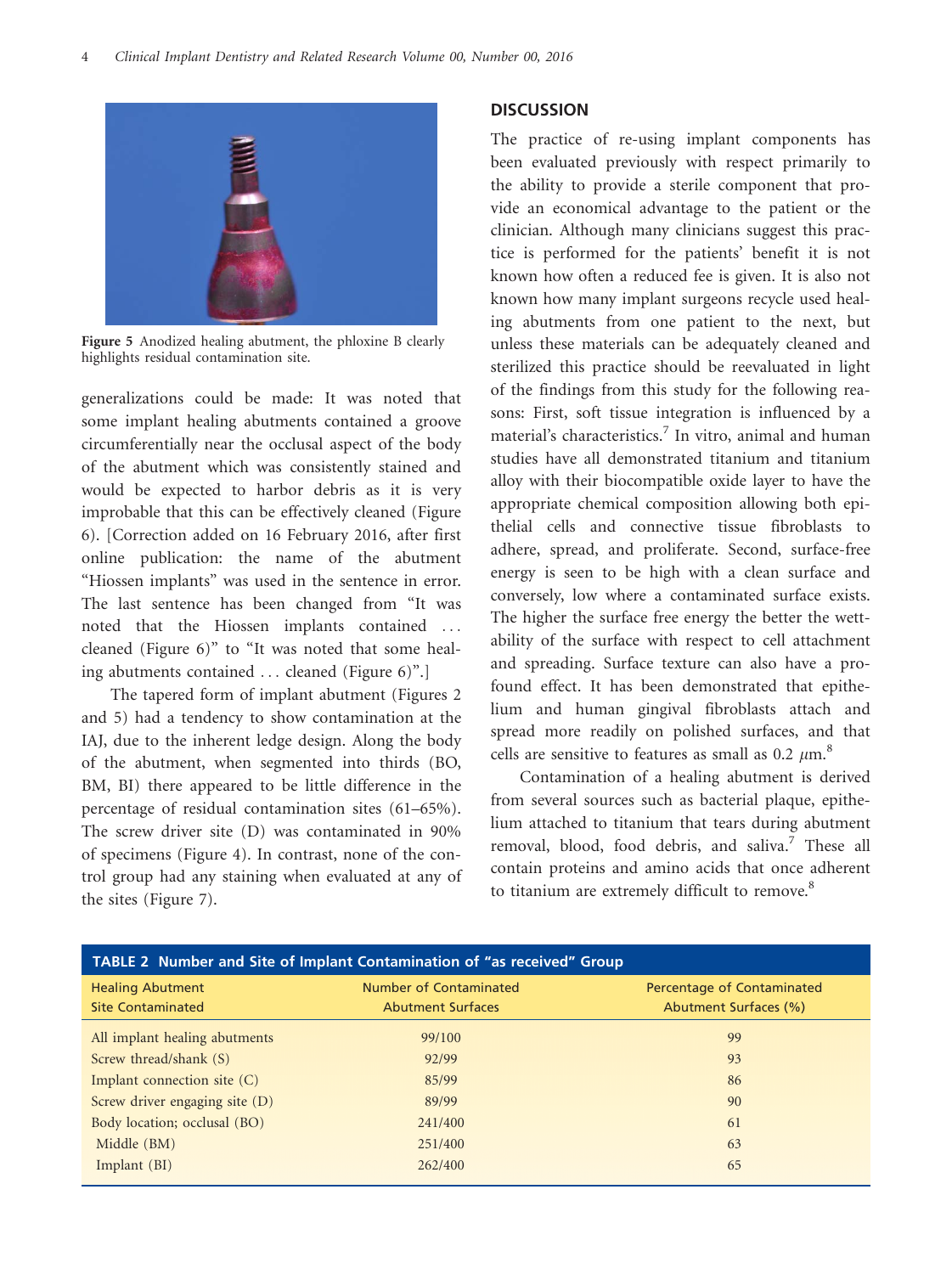

Figure 6 Implant healing abutments that contained circumferential grooves showed contamination within the site.

If these materials are not adequately removed prior to autoclave sterilization it is likely they will become baked onto the titanium surfaces. Phloxine B (Acid red 92, D &C 28) is a fluoresin derivative stain used as a protein and peptide highlighting stain. It is used extensively in forensics as a blood staining test and has uses for staining bacteria as well as being cleared by the FDA as a drug and food colorant.

One concern specific to finding proteins and peptide remnants on the surface of the used, clean and sterile healing abutments is the potential transmission of some biological elements that are not destroyed during normal sterilization processes preformed in the dental office. The prion protein core is highly resistant to proteolytic enzymes, is a small molecule that is filterable, can survive dry heat at  $200^{\circ}$ C for 1 to 2 hours, and when fixed by desiccation or chemicals may retain infectivity for years.<sup>14,15</sup> The clinical significance of the transmission of pathogenic prions that remain viable following commonly practiced dental sterilization also needs to be carefully weighed against the minor economic benefits of the re-use of healing abutments between patients.

The site of contamination may also affect the mechanical properties of the implant abutment connection. A contaminated screw thread preforms very differently to a clean one with regard to friction as it is tightened. When torque is applied to the screw, an increase in friction reduces the level of preload developed within the screw threads, which in turn reduces clamping forces related to the implant abutment joint.13 Contamination within the implant body itself is also a concern, as it is known to harbor microbes that may contribute to peri-implant disease.<sup>11,12</sup> Some implant abutment joints have interfaces designed to



Figure 7 New healing abutment. Wiped, ultrasonic bath cleaned, sterilized, and stained with Phloxine B. No protein or peptide stained.

provide a hermetic seal to prevent microbial colonization. The seal is dependent on the direct contact of the abutment to the implant, contaminants may result in a failure to produce such a seal. $^{12}$ 

Limitations of this study include the identification of the residual contaminants other than being comprised of proteins or peptides, or even where the proteins were derived from. They could have been bacterial contaminants, host cell adherent material, or even food debris. This would require further study with more advanced genomic testing.

Also insufficient information on how many times each abutment may have been re-used would have been useful. For example, the one test abutment that showed no protein residue may well have never been used on a patient. This was speculated on in the light of that all other implants had residue identified on them. Other brands of abutments would also have been useful, especially those that had modified or roughened surfaces to determine if they would have more residual protein contaminants. Another limitation was that only titanium alloy abutments were evaluated, other materials are used for healing abutments. However, it is not known if these are recycled or even how they are cleaned and sterilized.

## **CONCLUSIONS**

The cleaning and sterilization of healing abutments performed in dental practice does not result in complete removal of contaminants. Proteins and peptides remain on 99% of specimens tested. The economic value of healing abutment re-use or recycle should be considered against all the potential risks and detrimental effects.